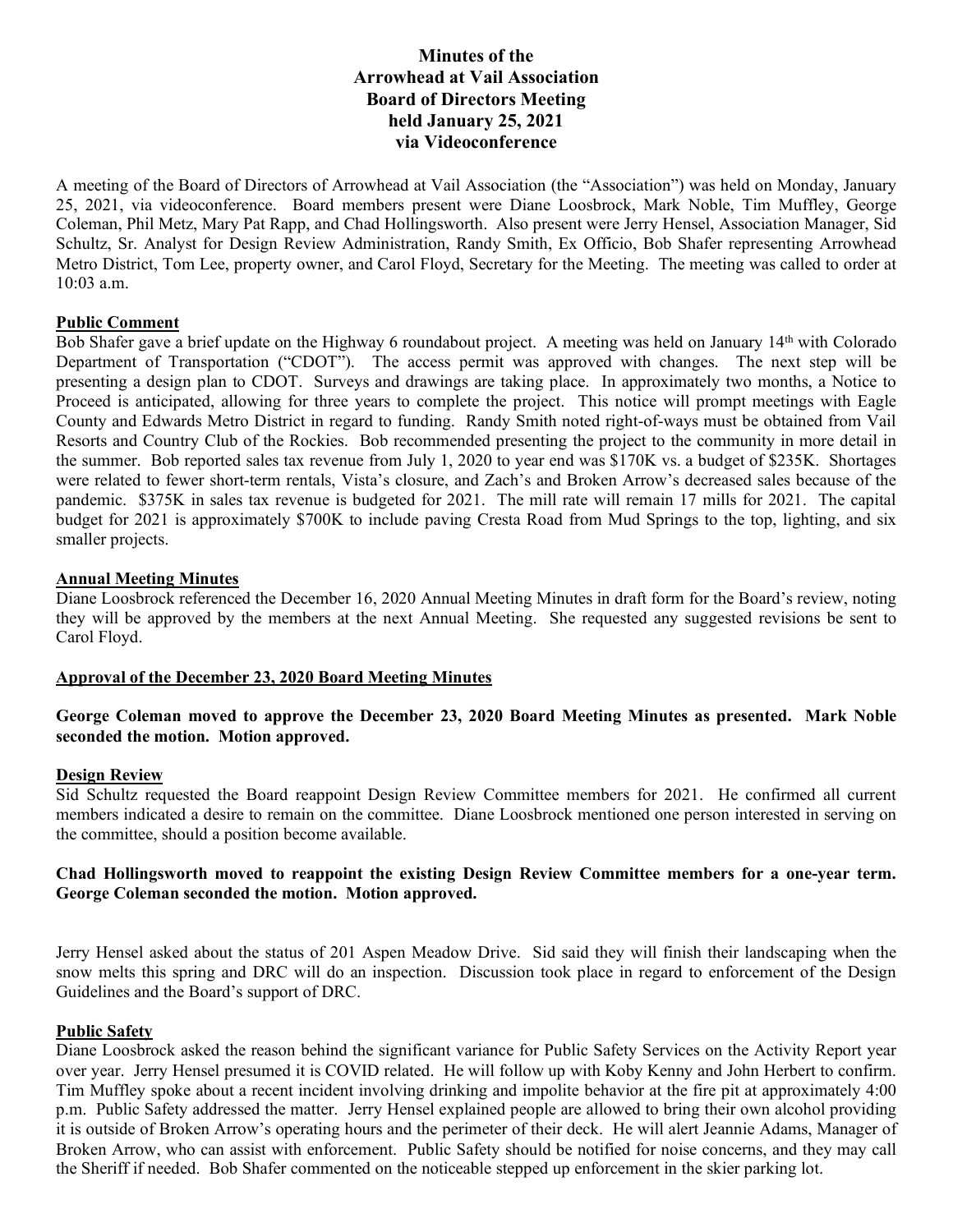## **Committees**

## **Operations:**

Lighting: Jerry Hensel talked about the prototype lamp post on Sawatch Drive, noting the top three lights have been turned off using downlight only until filtering devices are received. A bollard has been ordered for that location. The lamp post will be relocated to a street setting. A pilaster being redone at the corner of Sawatch Drive and Wildflower will be unveiled this evening. The plaster has been replaced with stonework and will be washed with down lighting. Jerry explained the lighting project expense will be shared in varying amounts between the Association, Village at Arrowhead Association ("VAA"), Arrowhead Metro District ("AMD"), and Vail Resorts.

Honeywagon Implementation: Jerry Hensel said there are 21 requests for single-stream recycling containers tomorrow bringing the number of exchanges to 271 out of 400. All exchanges are now by request and scheduled for a recycling day. Diane Loosbrock requested Tim Muffley include this with contact information in the next newsletter.

Mountain Camera: Jerry Hensel said he is meeting with IT and the cable installer this week to determine the best location for the mountain cam. He will provide an update with options at the next Board meeting. The topic of incorporating surveillance cameras in the village core was discussed. A question was raised about the length of time footage is stored from security cameras at Public Safety, and Jerry answered 30 days. Once the mountain cam is installed, Diane Loosbrock asked Tim Muffley to include information in the newsletter regarding how to view it.

Owner Payment Portal: Jerry Hensel informed the Board that the Owner Portal is now set up on the Association website for owners to pay their annual assessment. He confirmed paper statements are also being mailed.

Speed Monitor: Jerry Hensel said an additional speed monitoring sign has been installed, noting there are currently four active signs in the community.

Short-term Rental: Jerry Hensel reported there are presently 153 active short-term rental listings and 112 registrations. The capture rate is 80%, up 10% from last year at this time. The pay portal for short-term rental registrations has been moved to Alpine Bank. George Coleman suggested for consideration in the future, if AMD's sales tax revenue derived by short-term rentals is significant, perhaps AMD could further mitigate or eliminate the annual fee paid by the Association.

SKIMO Race: Jerry Hensel announced the Vail Recreation District's SKIMO race will take place on this Saturday with a 7:00 am start. There will be 75 participants in two waves and everything will take place outside. Grab and go food will be offered. Diane Loosbrock mentioned the plan to include a couple of questions regarding use of Arrowhead by outside groups in the homeowner survey, and Mark Noble confirmed two draft questions have been prepared. Randy Smith asked Jerry to coordinate a communication to VAA in regard to the race via Arrowhead Property Management.

### **Strategic Planning**:

Mark Noble stated last year the committee polished and revised the Association's Vision as follows: Arrowhead will be the most desirable luxury on-mountain resort community in the Vail Valley. He added this is the Board's job description. The committee also developed a value proposition which is communicated in the Mission with five items to focus on including making high-quality amenities available to the ownership, ensuring the neighborhood stays contemporary and luxurious in design, developing pride in the community, developing a safe community, and having close cooperation with the multitude of stakeholders within the community. One value was added to ensure transparent governance. Mark referenced a list of 15 objectives and spoke about the intention to implement and track them. He shared his assessment that the Board has agreed to do too much unless there are more resources to assist. He asked those that have objectives assigned to them to breakdown key milestones and note the corresponding month on the spreadsheet to manage tracking and reporting. Mark proposed having conversations with each Board member to solidify a plan to be discussed at the next Board meeting.

### **HOA Presidents Council:**

George Coleman said the meeting was well attended. The meeting notes are attached. There will be three meetings this year.

### **Landscaping:**

Randy Smith spoke about two Landscaping Committee meetings that have been held. The December meeting was a review of the main entrance plan. Given the main entrance project will be delayed until a decision is made on the roundabout, focus was shifted to the secondary entrances on the south side of Highway 6 and centered around the east entrance. Key design elements included replacing the evergreen trees with what will be identified as the Arrowhead signature tree to be located at all of the entrances. The other design element being considered would level the swells and make the entrance more formal and manicured. Additional planted areas are included in the concept with minimal landscaping extending beyond the gates. The committee requested the gate extenders be removed allowing the Board to make decisions on privacy based on feedback received from the community in the upcoming survey. The committee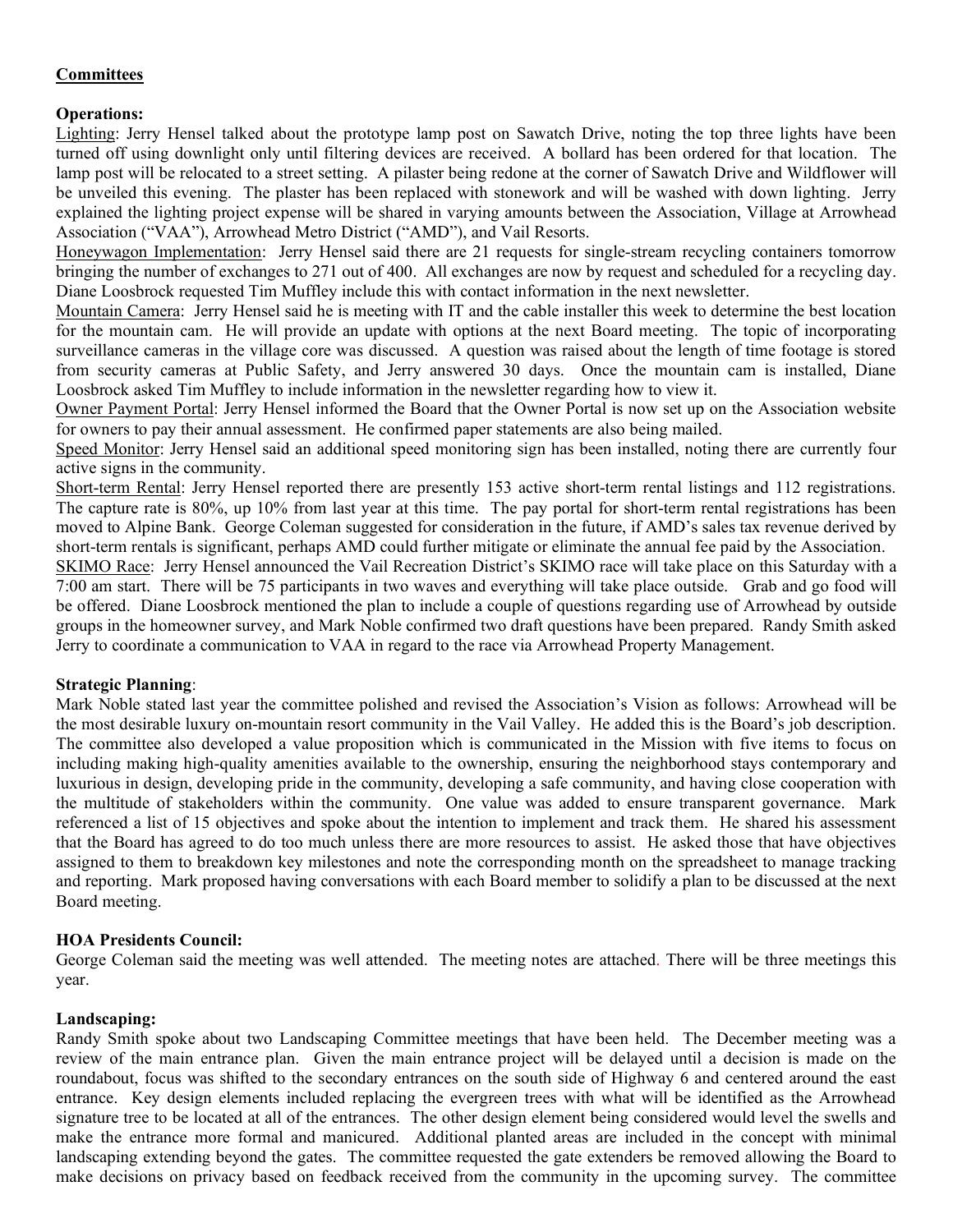requested an alternative design option to add stonework to the edges of the landscaping creating a transition point to the native grasses creating a more defined appearance. The next steps will be to look at ornamental tree options and provide feedback to Kathy Aalto for Jerry Hensel to get preliminary budget estimates for execution. The Board will then determine timing based on cost and financial resources. If the Board decides to proceed, Jerry will complete design and the formal bid process to do work on the east and west entrances in late spring, with the goal of completion by July 4th. Randy relayed the committee's recommendation to present the landscaping plan at a Town Hall meeting in the spring. Mark Noble asked if there is a plan for public areas within the community. Randy described three phases of the project, noting they are not necessarily in sequential order. Phase 1 encompasses the secondary entrances on the north and south sides, Phase 2 is the main entrance, and Phase 3 is interior areas of the community. He further noted most of the interior areas are not irrigated and will need to be a native landscape solution. George Coleman inquired about whether the festive white lighting will remain at the east entrance. Jerry Hensel said this will be addressed. Randy added the existing pole lights will be replaced, and it has yet to be determined if the pilasters in the median area will stay in place. Diane Loosbrock asked if there are plans to prune walkways. Jerry Hensel said this will occur in the early spring.

### **Financials**

Mark Noble explained the Finance Committee meets monthly to review every line item in the financials. He presented a summary of year-end results as of December 31, 2020. Real estate transfer assessments ("RETA") exceeded budget by a large margin due to an unprecedented surge in sales. Design Review fees doubled because of the increase in activity. Based on five and 10-year averages, \$1.46M in RETA is budgeted for 2021. This amount equates to 117K per month and will be monitored to ensure revenue is on track. In regard to operating expense, 2020 saw savings in Public Safety and HOA Functions. These expenses are budgeted at normal levels for 2021. 2020 improvement expense was budgeted conservatively and came in under budget. \$300K for lighting and \$150K for landscaping improvements are budgeted for this year. Mark said the Finance Committee will be looking at low risk investment options through their new banking relationship with Alpine Bank. He spoke about the Association's dissatisfaction with Vail Resorts' performance of financial support. He and Jerry Hensel are investigating alternatives. Jerry confirmed the 2019 financial audit is expected this week. Diane asked about the relevance of current real estate inventory on the market. Mark said he will provide a slide with this information at the next Board meeting.

#### **Old Business**

#### **Map Update:**

Jerry Hensel said he is expecting a final version of the map today. Mary Pat Rapp asked if there are plans to post large signage at the base of the mountain. Jerry answered that Gary Shimanowitz has approved a location on hardscape between the stairs and fire pit for a large map to be changed between winter and summer seasons.

#### **Bylaws:**

Diane Loosbrock informed the Board of a review of the Bylaws by Randy Smith, Dan Gallagher, and herself noting changes that need to be made. The document is currently with the Association's legal counsel waiting for a cost estimate to update.

### **New Business**

#### **Administrative Assistant Position:**

Diane Loosbrock introduced Val Ropes who has agreed to take the administrative position to assist the Board. She has held different positions within the neighborhood including Country Club of the Rockies. She will begin with project based assignments such as putting together a photo cache, working with Carol Floyd to assemble pertinent documents for the Board, and helping with activities. Diane will manage any requests for Val's assistance.

### **Railway Developments – Colorado Midland Pacific Railway Company:**

Diane Loosbrock referenced a link sent to the Board regarding reuse of the railroad that goes through Avon and north of Arrowhead. Randy Smith gave a brief overview of the four parties involved. Ground Transportation Board is the ultimate decision maker with broad authority. Union Pacific is the current owner of the railroad. Rio Grande Pacific Corp d/b/a Colorado Midland Pacific Railway Company plans to take over the railroad to ship oil or transport passengers. Colorado Pacific Railway would like to ship grain to the west coast. Randy said the question is whether the Association has an interest in this matter and the desire to get involved. Discussion took place in regard to the associated opportunities and challenges. Randy agreed to stay current and update the Board going forward.